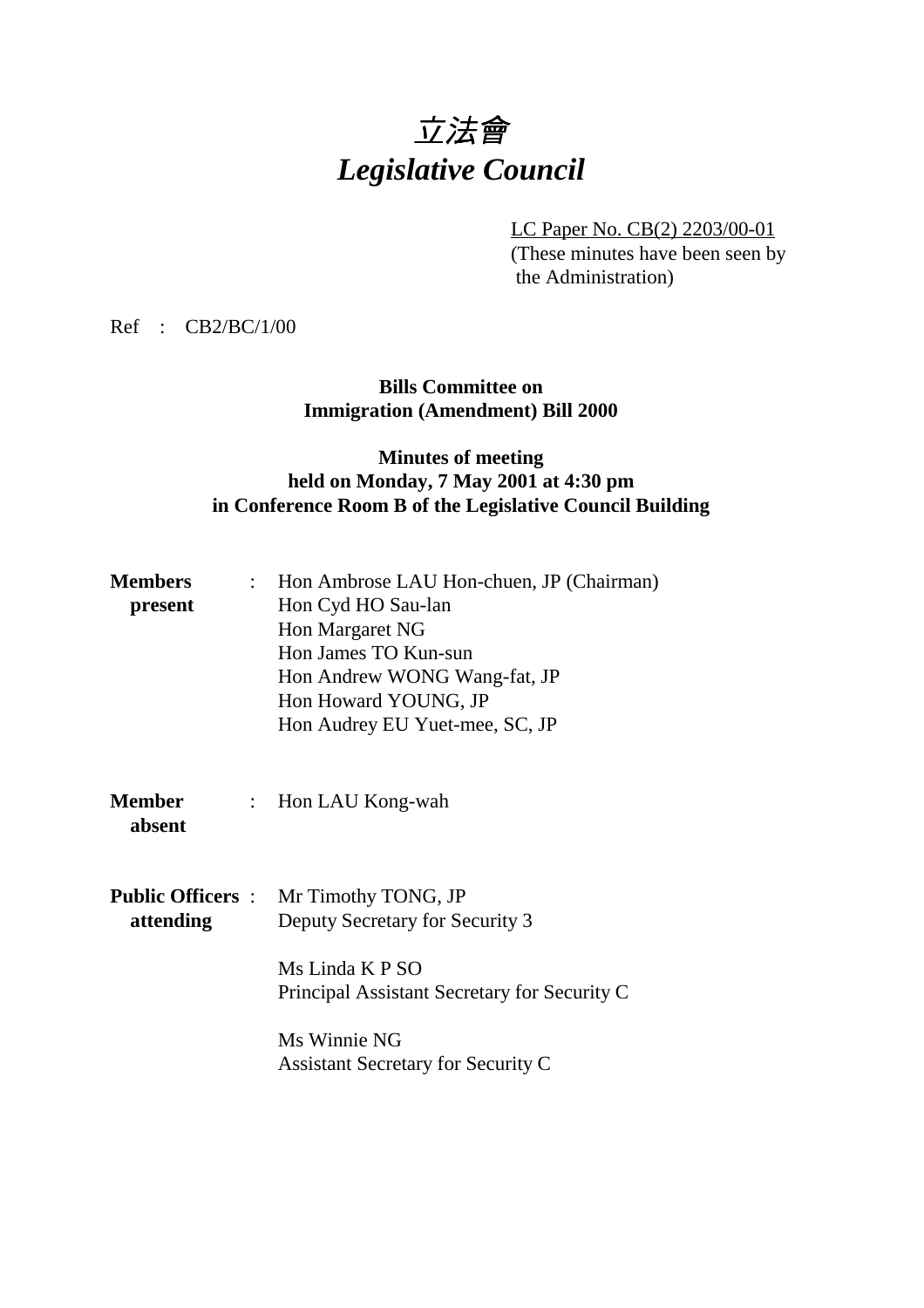|                               | Mr Gilbert MO<br>Deputy Law Draftsman                                                 |
|-------------------------------|---------------------------------------------------------------------------------------|
|                               | Mr Wesley WONG<br><b>Acting Deputy Principal Government Counsel</b>                   |
|                               | Dr C M LAU<br><b>Chief Chemist</b>                                                    |
|                               | Mr LAW Yiu-tung<br>Assistant Director of Immigration (Visa & Policies)                |
|                               | Mr TSOI Hon-kuen<br><b>Assistant Director of Immigration (Personal Documentation)</b> |
| <b>Clerk</b> in<br>attendance | : Mrs Sharon TONG<br>Chief Assistant Secretary (2)1                                   |
| <b>Staff</b> in<br>attendance | : Mr Arthur CHEUNG<br>Assistant Legal Adviser 5                                       |
|                               | Mr Raymond LAM<br>Senior Assistant Secretary (2)5                                     |

 $- 2 -$ 

#### Action

## **I. Meeting with the Administration**

Revised draft Gazette notice and the Committee Stage amendments to be moved by the Administration (LC Paper No. CB(2) 1449/00-01(01))

 At the invitation of the Chairman, Deputy Secretary for Security 3 (DS for S3) briefed members on the revised draft Gazette notice and the Committee Stage amendments (CSAs) to be moved by the Administration.

2. Referring to the English version of the draft Gazette notice, Miss Margaret NG expressed concern that the words "shall attend" could be interpreted as an applicant or his claimed parent must undergo the prescribed genetic test in the manner as specified by the Director of Immigration (D of Imm) and could not take a self-arranged test.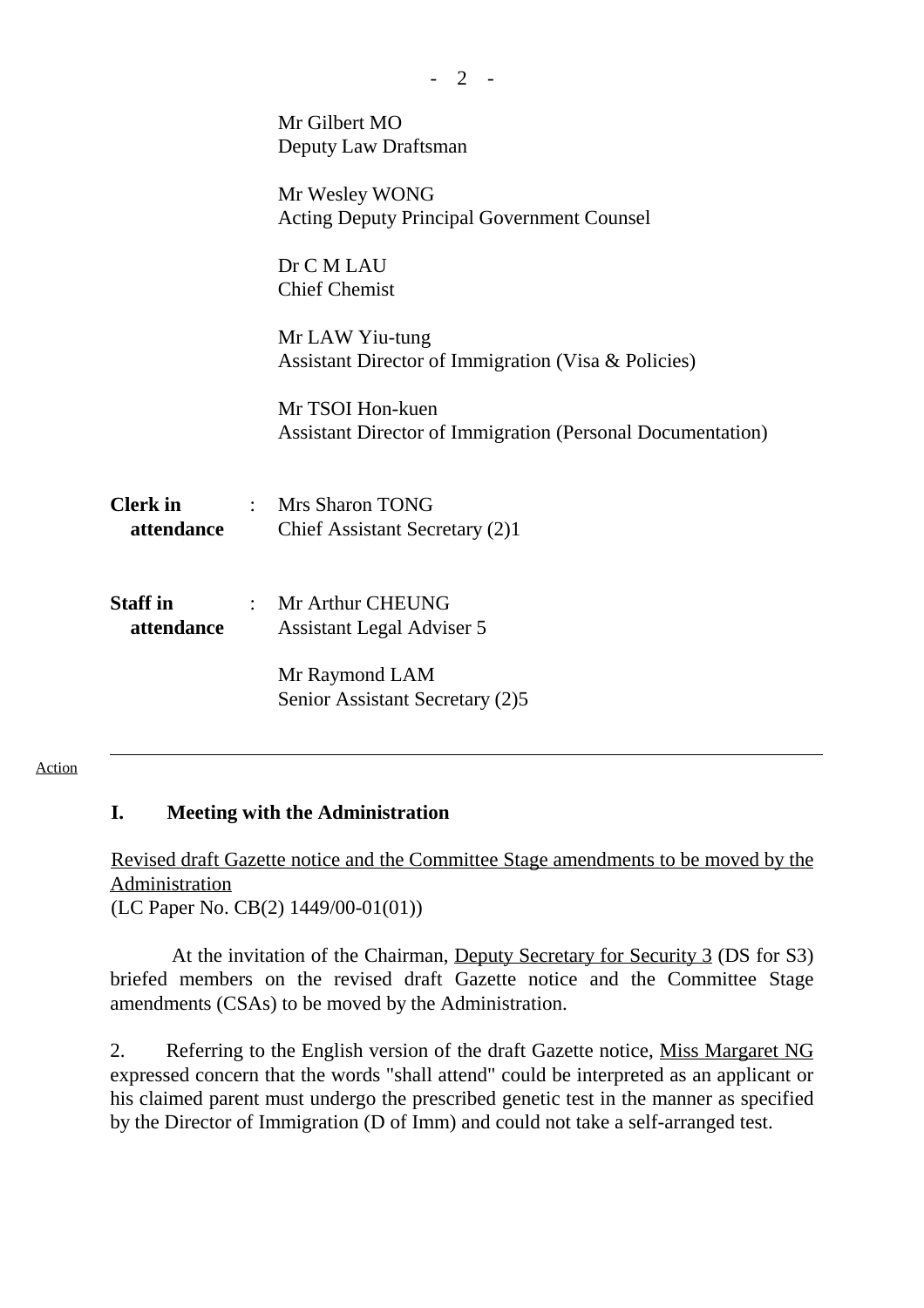#### Action

3. Deputy Secretary for Security 3 (DS for S3) responded that if an applicant or his claimed parent was requested to undergo a prescribed genetic test, and if he accepted it, he must undergo the test in the manner specified by D of Imm. Should an applicant choose not to take the test in the manner as specified, his application for Certificate of Entitlement (C of E) would still be considered by D of Imm. Under the circumstances, D of Imm would ask why the test was not taken in the manner as specified and might draw such inference as appropriate. He said that the Administration did not intend to make any further amendments to the draft Gazette notice.

### Committee Stage amendments proposed by Miss Margaret NG and Ms Audrey EU for adoption by the Bills Committee (LC Paper No. CB(2) 1469/00-01(01))

4. At the invitation of the Chairman, Miss Margaret NG and Ms Audrey EU briefed members on their proposed CSAs. They explained that the proposed CSA to the proposed section 2AB(12) sought to set out that the Gazette notices in respect of genetic test procedure and the fee for the test would be subsidiary legislation so that any change in the genetic test procedure, e.g. change in the designated laboratory in the Mainland, and any change in the fee for the test would be subject to the scrutiny of the Legislative Council (LegCo). Miss NG further explained that the proposed CSA to the Chinese text of the proposed section 2AB(7)(a) sought to avoid the interpretation that a C of E applicant or his claimed parent who was requested by D of Imm to take a genetic test must undergo the prescribed genetic test in the manner as specified by D of Imm. However, the English text of the proposed section 2AB(7)(a) did not have such a meaning. Miss NG added that the drafting of the CSAs could be further refined, where appropriate, if members agreed on the policy aspects of the CSAs.

5. DS for S3 said that the Administration was opposed to the CSAs proposed by Miss Margaret NG and Ms Audrey EU. As the genetic test procedure and the fee for the test were operational and administrative matters, they should be dealt with in the simplest manner. He added that the procedure for C of E application was also specified by a Gazette notice which was not subsidiary legislation. As regards the proposed amendment to the Chinese text of the proposed section 2AB(7)(a), DS for S3 reiterated that if an applicant or his claimed parent was requested to undergo a prescribed genetic test, and if he accepted the request, he must undergo the test in the manner specified by D of Imm.

6. Mr Andrew WONG said that there were many examples where fees and form of tests were set out in subsidiary legislation.

7. DS for S3 responded that the reasons for specifying that the Gazette notice in respect of the genetic test procedure and the fee for the test as referred to in the proposed section 2AB(7)(a) and 2AB(11) respectively was not subsidiary legislation had been explained at previous meetings. He added that the result of a self-arranged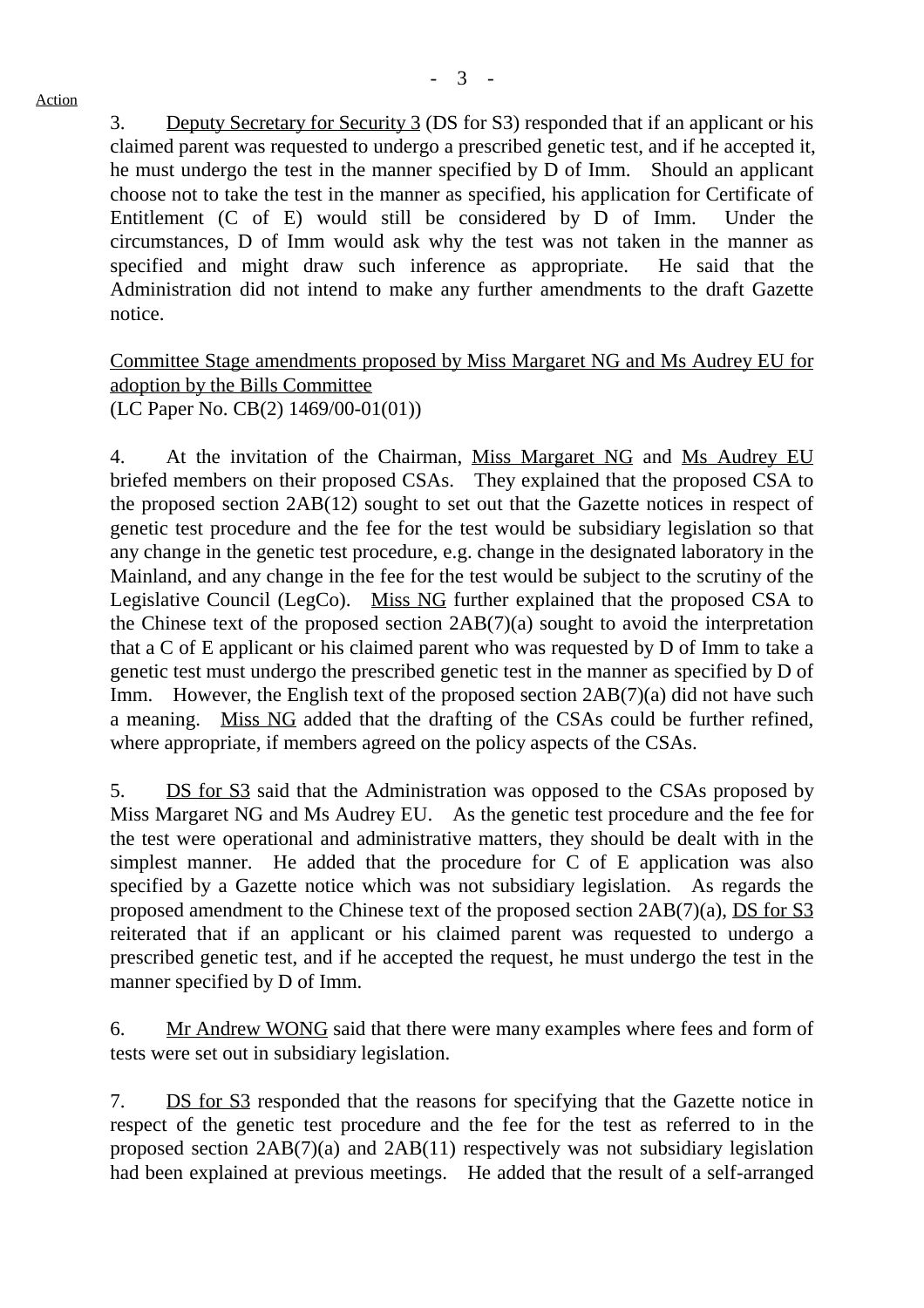Action

genetic test might not be accepted by the Mainland authorities responsible for issuing One-way Permits. Under such circumstances, an applicant might have to undergo another genetic test for his One-way Permit application.

8. Referring to the proposed section 2AB(12), Mr Howard YOUNG asked about the coverage of the notice under section  $2AB(2)(a)$ . DS for S3 responded that it was related to the procedure for application for C of E.

9. In response to Miss Margaret NG's question about the Chinese counterpart of the word "specify", Deputy Law Draftsman (DLD) said that "指明" was the standard Chinese counterpart of the word "specify" in law drafting.

10. Mr Howard YOUNG asked whether the proposed CSA in respect of the Chinese text of the proposed section 2AB(7)(a) would result in inconsistency between the Chinese and English versions.

11. Ms Audrey EU responded that the proposed CSA would result in more consistency between the English and Chinese versions of the proposed section  $2AB(7)(a)$ . She added that the Gazette notice in respect of the fee for the genetic test was proposed to be subsidiary legislation because of the concern that the designated laboratory in the Mainland might levy unreasonable charges for services provided.

12. DS for S3 clarified that the Gazette notice would not set out the amount of the fee to be charged by the designated laboratory in the Mainland. He said that the CSA proposed by Miss Margaret NG and Ms Audrey EU to the Chinese text of the proposed section 2AB(7)(a) might give some applicants or claimed parents the impression that undergoing a self-arranged genetic test would already be in compliance with D of Imm's request for taking a prescribed genetic test. Miss Margaret NG reiterated that she disagreed with the Administration's view that an applicant must take the prescribed genetic test in the manner specified by D of Imm when he was requested to do so.

13. Mr James TO asked about the effect on the court's interpretation of the English version of the proposed section 2AB(7)(a) after the Chinese version was amended. Assistant Legal Adviser 5 (ALA5) responded that the court's interpretation should not be affected by such an amendment. He added that there was not a Chinese counterpart for the word "conducted" in the revised version of the proposed section 2AB(7)(a). He further said that if members were concerned about the use of the word "須" in the proposed section 2AB(7)(a), consideration might be given to replacing it with "得".

14. Mr Andrew WONG said that if the meaning of the Chinese version of the proposed section 2AB(7)(a) was to fully reflect that of the English version, it might have to be amended along the line of "可要求申請人及該人接受一項按處長以憲報 公告指明的方式進行的基因測試,以確立所聲稱的父母子女關係". He said that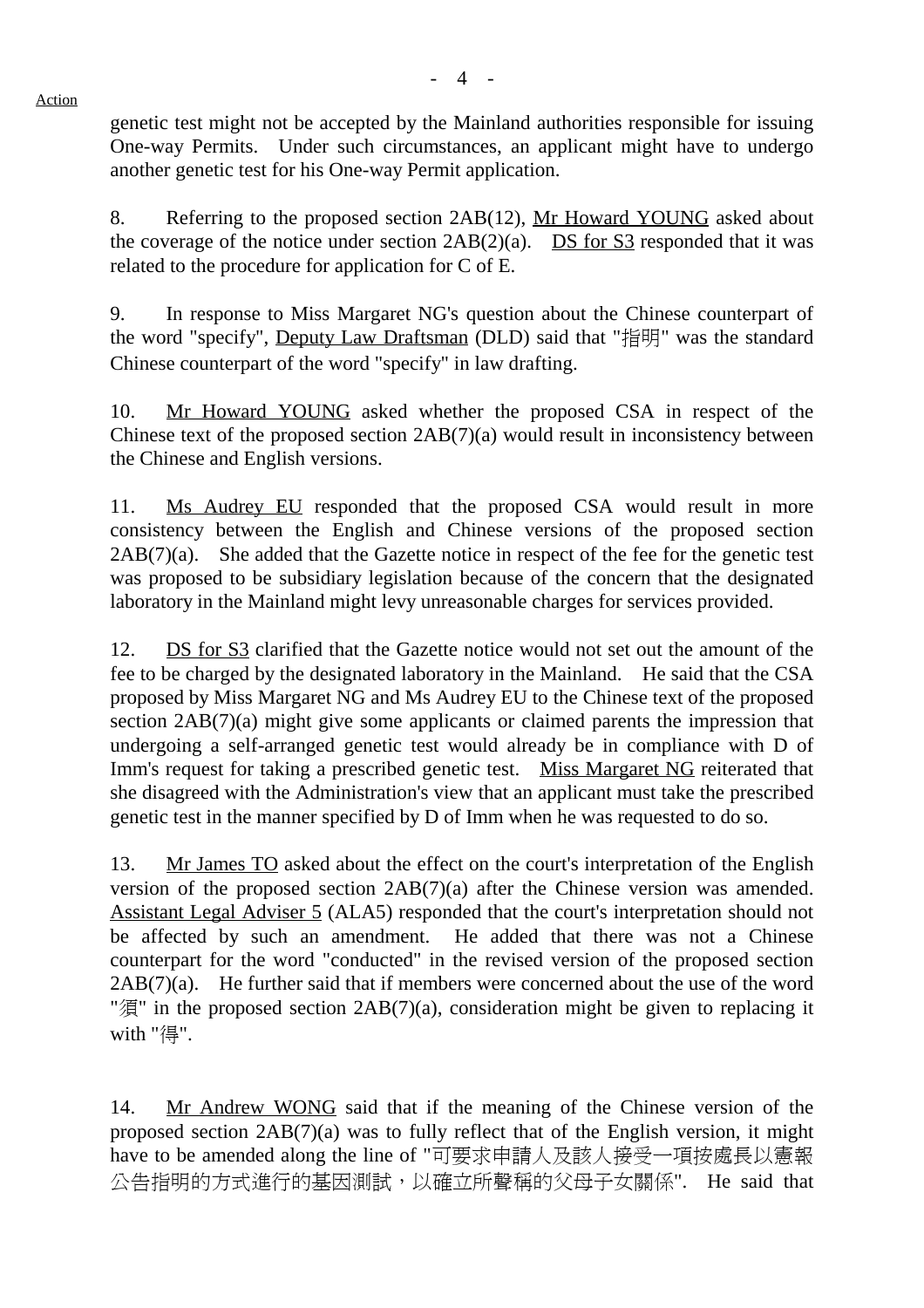Action

if the Chinese and English versions were inconsistent, the court might be faced with the problem of whether to adopt the meaning of the Chinese version or that of the English version.

15. Ms Audrey EU said that the proposed CSA only sought to clarify that an applicant or claimed parent could choose to take a self-arranged test when requested by D of Imm to undergo a genetic test.

16. DS for S3 reiterated that if an applicant or claimed parent was willing to undergo the prescribed genetic test, he must take the test in the manner as specified by D of Imm. If he chose not to take the test in the manner as specified, his application for a C of E would still be considered by D of Imm. Under the circumstances, D of Imm would ask why the test was not taken in the manner as specified and might draw such inference as appropriate.

17. Mr Howard YOUNG expressed concern that if the Gazette notice in respect of the genetic test procedure was subsidiary legislation, some Members might seek to amend the designated laboratories.

18. Miss Margaret NG said that while she had no strong views about the content of the draft Gazette notice, the Gazette notice in respect of the genetic test procedure and the fee for the test should be subsidiary legislation so that any change in the procedure and fee would be subject to the scrutiny of LegCo.

19. The Chairman invited members to vote on whether the CSAs proposed by Miss Margaret NG and Ms Audrey EU should be moved by the Bills Committee. The results were as follows -

- (a) Ms Cyd HO, Mr James TO, Miss Margaret NG and Ms Audrey EU voted in favour of the Bills Committee moving an amendment to the effect that the Gazette notice in respect of the genetic test procedure should be subsidiary legislation, Mr Howard YOUNG voted against and the Chairman abstained from voting;
- (b) Miss Cyd HO, Mr James TO, Miss Margaret NG and Ms Audrey EU voted in favour of the Bills Committee moving an amendment to the effect that the Gazette notice in respect of the fee for the genetic test should be subsidiary legislation, while the Chairman and Mr Howard YOUNG abstained from voting; and
- (c) Ms Cyd HO, Mr James TO, Miss Margaret NG and Ms Audrey EU voted in favour of the Bills Committee moving the CSA to the Chinese text of the proposed section 2AB(7)(a), Mr Howard YOUNG voted against and the Chairman abstained from voting.